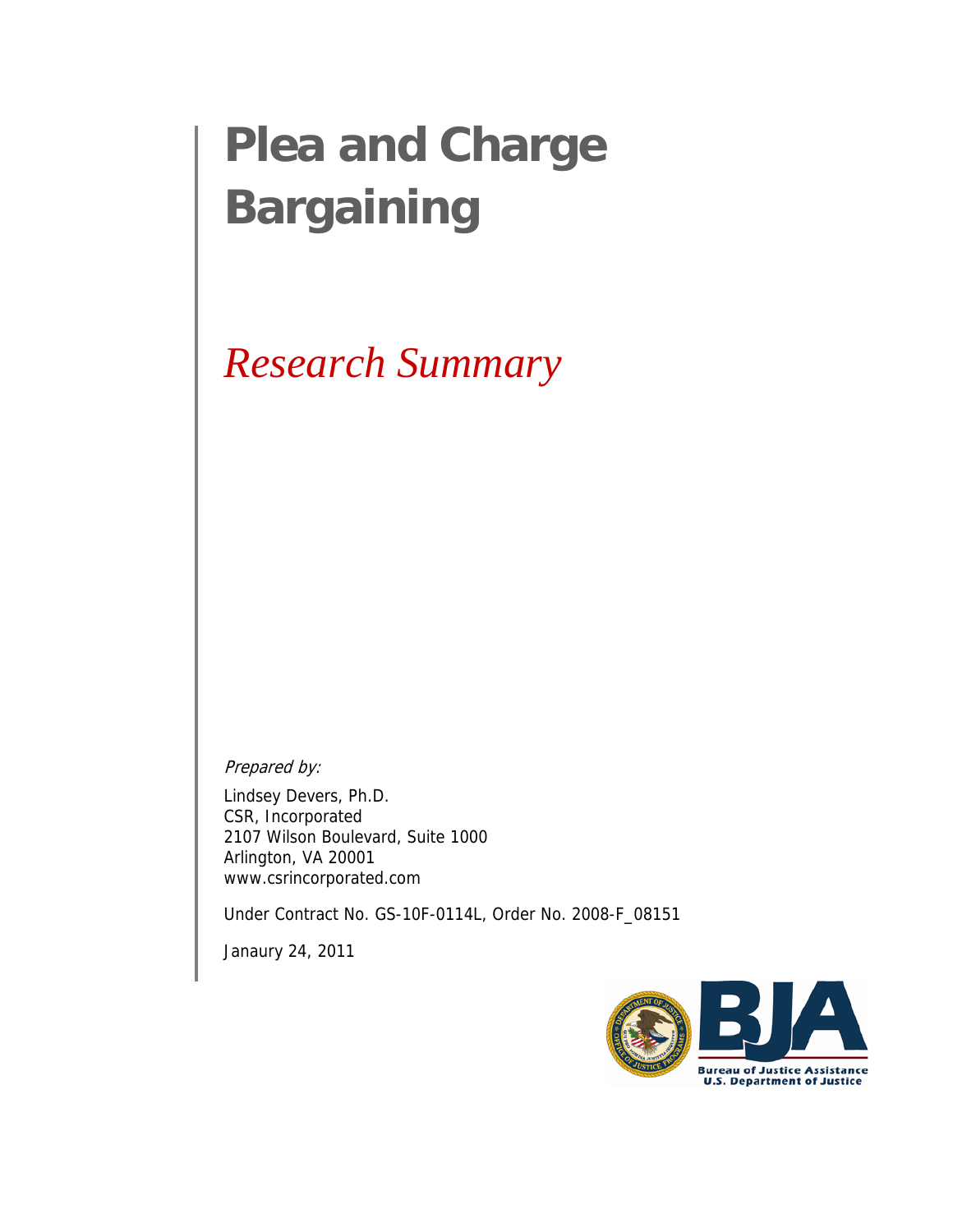### **Contents**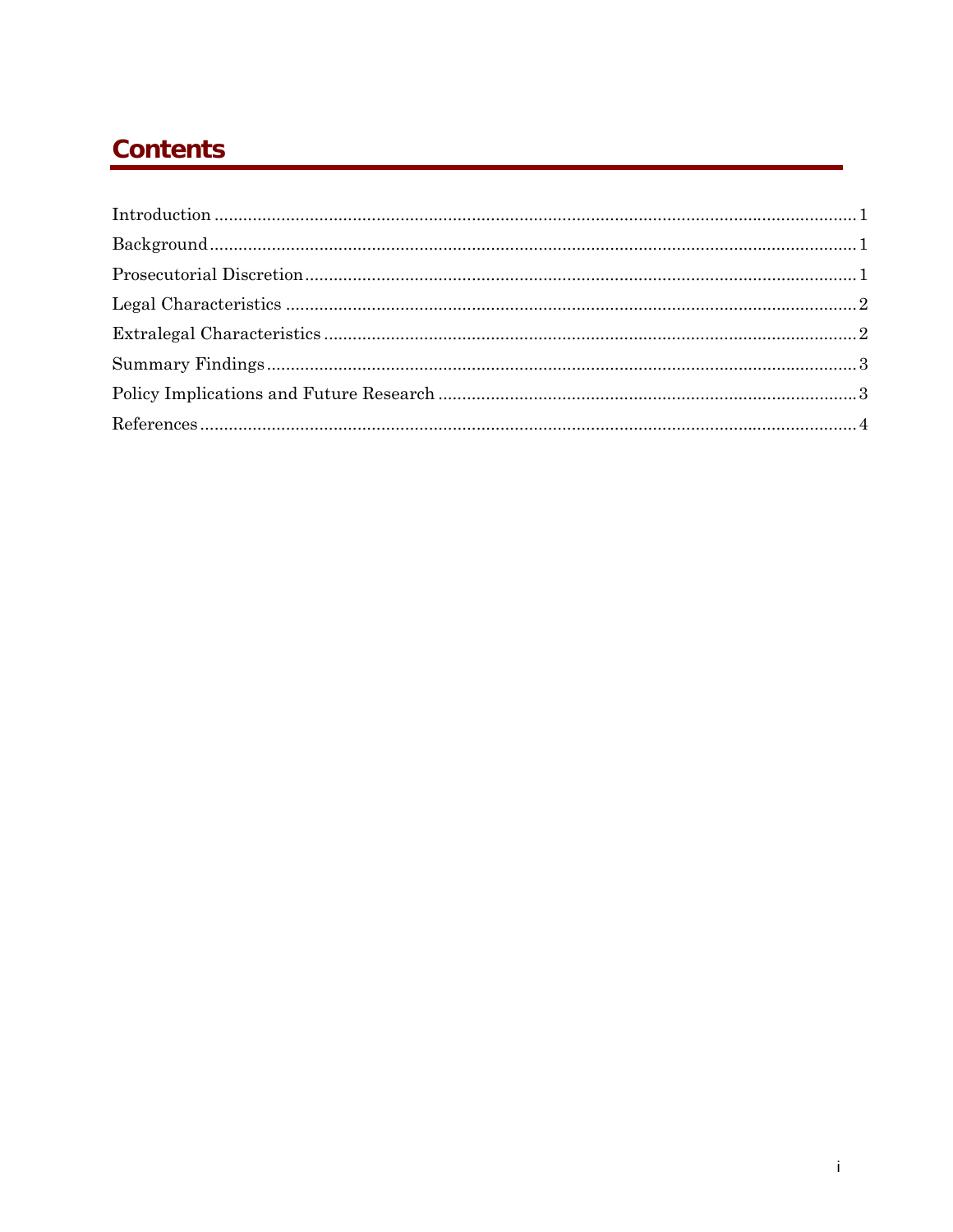#### <span id="page-2-0"></span>**INTRODUCTION**

"Plea bargaining is a defining, if not the defining, feature of the federal criminal justice system" (Brown and Bunnell, 2006:1063). In plea bargaining, a defendant is faced with a charge at arraignment. Typically this is the maximum charge or punishment that the defendant will be held to if he or she goes to trial. The prosecutors will present the defendant with an opportunity to plead guilty to a lesser charge or to the original charge with less than the maximum sentence. In theory, the charge presented limits the penalties faced if the defendant decides to go to trial. While being found innocent or being acquitted is, of course, the best way for defendants to avoid jail time and other penalties, going to trial is perceived as risky, because it is impossible to predict what a jury will decide. As a result, many defendants enter pleas (Bar-Gill and Ben-Shahar, 2009).

#### **BACKGROUND**

According to the Bureau of Justice Statistics (2005), in 2003 there were 75,573 cases disposed of in federal district court by trial or plea. Of these, about 95 percent were disposed of by a guilty plea (Pastore and Maguire, 2003). While there are no exact estimates of the proportion of cases that are resolved through plea bargaining, scholars estimate that about 90 to 95 percent of both federal and state court cases are resolved through this process (Bureau of Justice Statistics, 2005; Flanagan and Maguire, 1990).

There are a few theories as to whether the plea bargaining process is fair and equitable. Proponents argue that docket pressures are too great and that prosecutors lack the time to pursue all indictments because there are simply too many (Stuntz, 2004).

Furthermore, defendants may not have the

resources necessary to go to trial, especially if they are incapacitated and presented with an explicit outcome (Bar-Gill and Ben-Shahar, 2009).

Those who are not in favor of plea bargaining argue that defendants are better off without it because each case would then be processed impartially. Prosecutorial budgets would only allow prosecution in those cases where there was strong evidence to convict. Thus, fewer innocent defendants would be coerced into guilty pleas. In addition, violent and chronic offenders would be less likely to receive lenient punishment. Consequently, some believe that without plea bargaining the number of cases coming to trial would remain the same or would be reduced (Bar-Gill and Ben-Shahar, 2009:740).

This research summary will show that plea bargaining results in disparate treatment concerning both legal and extralegal characteristics, especially regarding those who are more likely to be granted lenient sentences. Moreover, the research will outline the discrepancies between those cases processed through plea bargaining and trials, and those when there is disparate treatment and defendants are granted greater leniency when a charge is reduced. Research shows that these discrepancies are primarily due to prosecutorial discretion. Each of these issues is discussed below.

#### **PROSECUTORIAL DISCRETION**

Some argue that the plea bargaining process is more cost efficient than having all cases go to trial. Furthermore, some researchers and legal scholars have reiterated that the practice is fair, just, and procedurally sound (Bar-Gill and Gazal-Ayal, 2006; Bowers, 2008; Brown and Bunnell, 2006; Goodman and Porter, 2002; Lee, 2005; McDonald and Cramer, 1992). While this process has been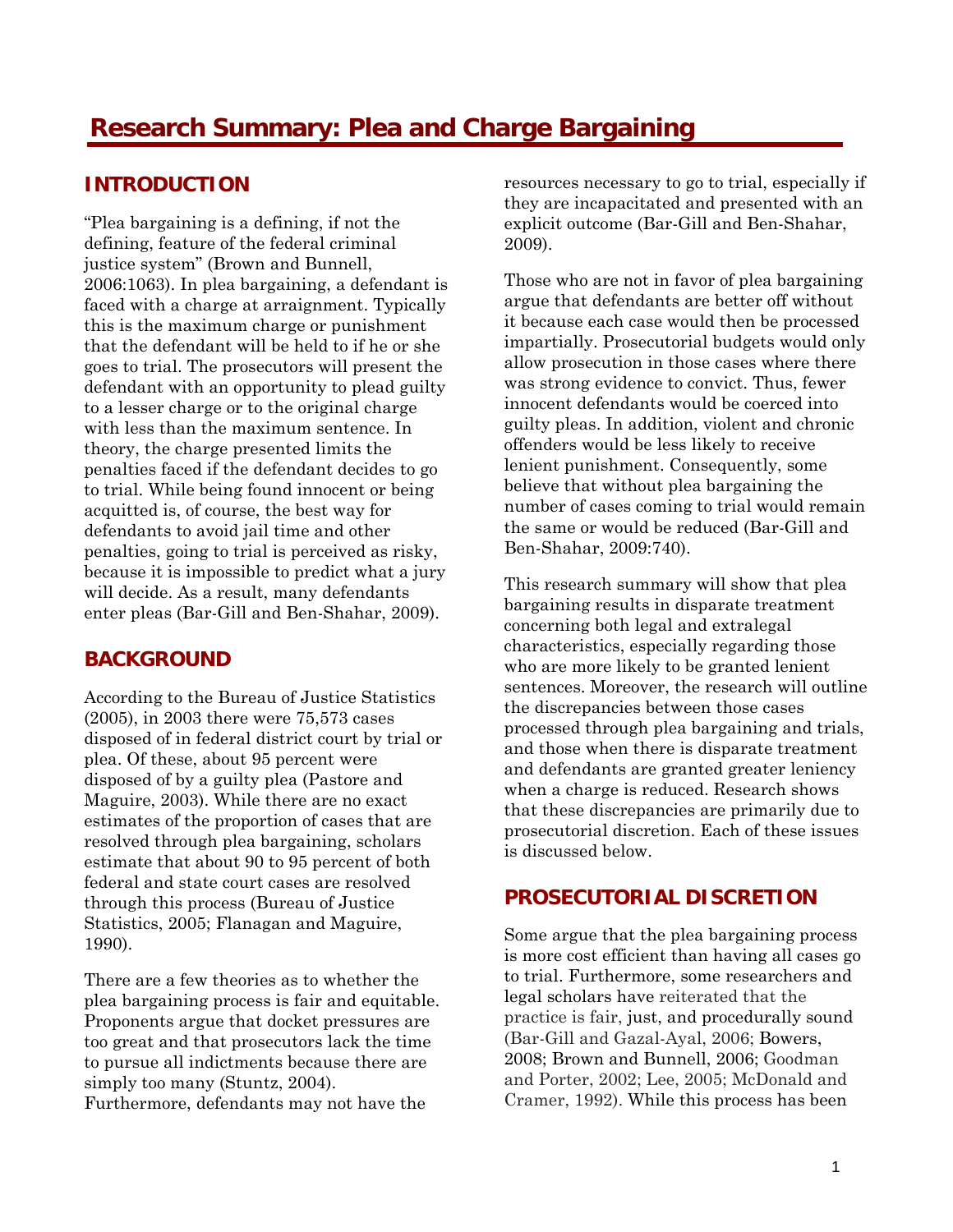<span id="page-3-0"></span>deemed fair by some, numerous other researchers and practitioners find disparities within the system among those defendants who accept a plea and those who go to trial.

The plea bargaining process has been criticized for allowing prosecutors too much discretion compared with judges, who are held to concise sentencing guidelines (Burke, 2007; Finkelstein, 1975; Ma, 2002). Prosecutors have been found to use threats that coerce defendants into accepting pleas to secure a conviction when the evidence in a case is insubstantial (Finkelstein, 1975). Moreover, several researchers have noted that prosecutorial biases can influence the plea bargaining process, because prosecutors are given such wide latitude when they reduce charges for offenders (Burke, 2007; Ma, 2002).

Prosecutorial discretion also has resulted in harsher penalties for those defendants who opt for going to trial, rather than accepting a plea. Many researchers have found that those who go to trial are more likely to receive harsher sentences than those who accept a plea when comparable offenses are considered (Albonetti, 1991; Britt, 2000; Dixon, 1995; Engen and Gainey, 2000; Kurlychek and Johnson, 2004; Steffensmeier and Demuth, 2000, 2001; Steffensmeier and Hebert, 1999; Steffensmeier et al., 1993, 1998). Additionally, several methodologically sound studies have found that those who pled guilty were more likely to receive lighter sentences than those who would have gone to trial (King et al., 2005; Piehl and Bushway, 2007; Ulmer and Bradley, 2006). These studies have found the following:

- Defendants tend to receive harsher sanctions if they exercise their right to a jury trial.
- $\blacktriangleright$  There is a wide range of prosecutorial discretion, and this varies greatly by region.
- $\blacktriangleright$  Punishment is determined by the seriousness and type of offense, prior criminal history, and the contextual

characteristics of the court, including caseload volume, court community size, violent crime rates, and size of the region's black population.

Overall, the majority of evidence illustrates that those who accept a plea are likely to receive a lighter sentence compared with those who opt for a trial. This disparity exists because prosecutors are granted wide discretion when reducing charges. These findings are problematic because they demonstrate that if a defendant opts to invoke the Sixth Amendment right to a trial by jury, he or she will likely have a more unfavorable outcome.

#### **LEGAL CHARACTERISTICS**

Research shows that legal characteristics, such as the seriousness of the current offense and prior record, increase the likelihood that a defendant will plead guilty (Champion, 1989; Meyer and Gray, 1997; Ulmer and Bradley, 2006). Other known legal characteristics that increase the chance of accepting a plea include the defendant's prior record; the seriousness of the crime committed; the strength of the evidence; the use of a public or private defender; and the detention status of the offender (Champion, 1989; Kellough and Wortley, 2002; Ulmer and Bradley, 2006). Pretrial detention has a strong effect on the decision to offer and accept pleas. Those who are taken into custody are more likely to accept a plea and are less likely to have their charges dropped (Kellough and Wortley, 2002). More generally, legal characteristics increase the likelihood of accepting a plea, because there is more uncertainty in outcomes for both chronic and more serious offenders.

#### **EXTRALEGAL CHARACTERISTICS**

Extralegal characteristics to consider in the research on plea bargaining include race, socioeconomic status, gender, and age. To date, research suggests that some extralegal characteristics make it more likely that a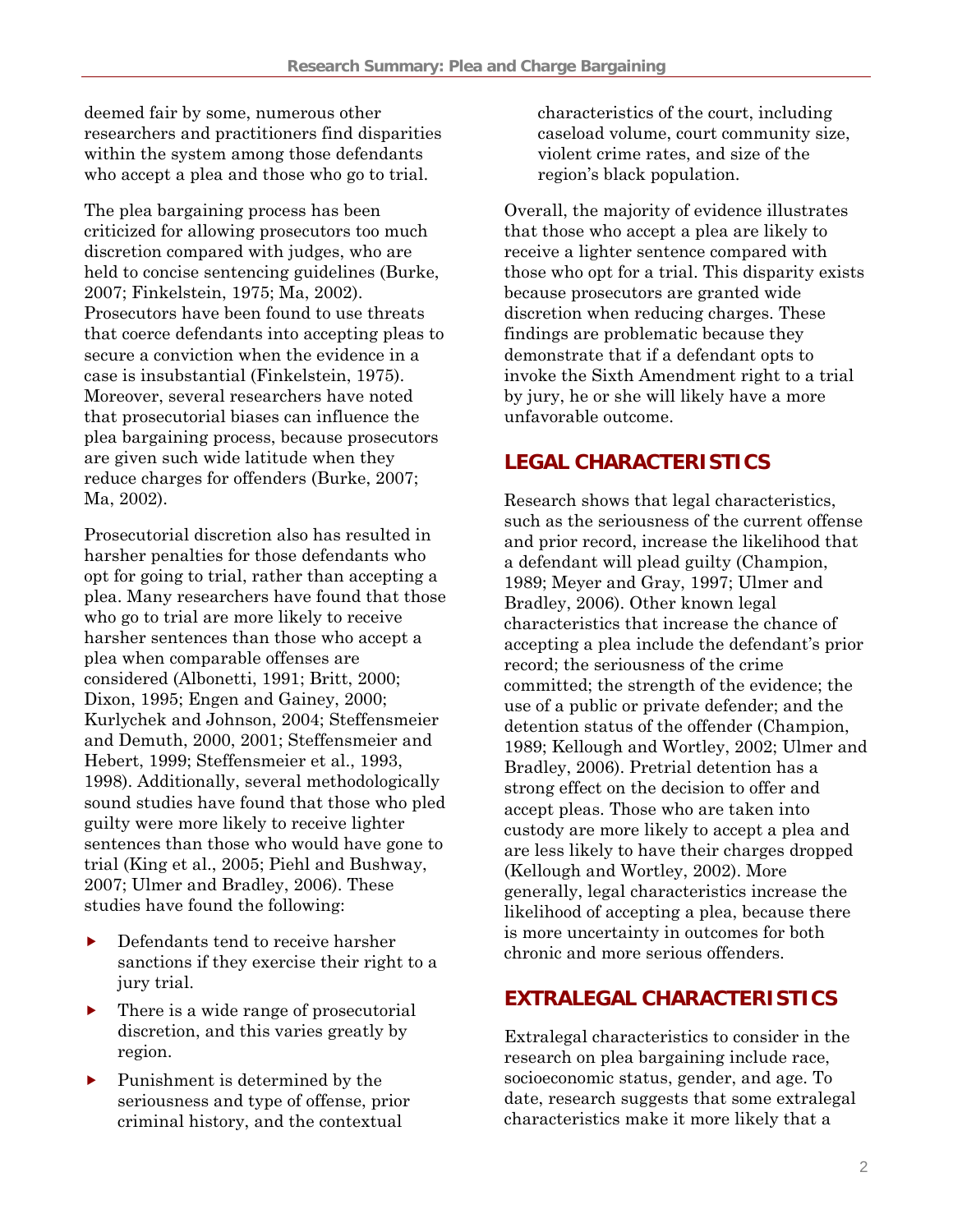<span id="page-4-0"></span>defendant will not receive a reduced plea charge. Studies that assess the effects of race find that blacks are less likely to receive a reduced charge compared with whites (Farnworth and Teske, 1995; Johnson, 2003; Kellough and Wortley, 2002; Ulmer and Bradley, 2006). Additionally, one study found that blacks are also less likely to receive the benefits of shorter or reduced sentences as a result of the exercise of prosecutorial discretion during plea bargaining (Johnson, 2003). Studies have generally found a relationship between race and whether or not a defendant receives a reduced charge (Piehl and Bushway, 2007:116; Wooldredge and Griffin, 2005).

While the relationship found between race and receiving a reduced plea has been consistent, research on other extralegal characteristics such as gender and age has shown mixed results. One study found that defendants who were younger or male were less likely to receive a reduced charge (Albonetti, 1992). Conversely, some evidence suggests that gender was not a significant factor in whether or not a defendant received a reduced plea. The most robust analysis suggests that both legal and extralegal characteristics are heavily influenced by prosecutorial discretion and by the region where the case is processed (Piehl and Bushway, 2007). Thus, whether a defendant receives a reduced charge may depend on where the case is processed and both extra and legal characteristics.

#### **SUMMARY FINDINGS**

- The overwhelming majority (90 to 95) percent) of cases result in plea bargaining.
- $\blacktriangleright$  Prosecutorial discretion in plea bargaining is known to cause discrepancies in sentencing outcomes.
- $\blacktriangleright$  Those who go to trial rather than accept a plea are more likely to receive harsher sentences.
- $\blacktriangleright$  Legal variables, including the seriousness of the current offense and prior record, are important factors in determining whether a charge will be reduced and by how much.
- $\blacktriangleright$  The majority of research on race and sentencing outcomes shows that blacks are less likely than whites to receive reduced pleas.
- Evidence concerning gender and age in this research has been inconclusive.
- f Both legal and extralegal characteristics are heavily influenced by prosecutorial discretion and by the region where the case is processed.

#### **POLICY IMPLICATIONS AND FUTURE RESEARCH**

Prosecutorial discretion and legal and extralegal characteristics affect the plea bargaining process. Several avenues of concern arise when abolishing or reforming this process is considered. To date, two studies have investigated the impact of what happens to the system when plea bargaining is abolished. These studies found an increase in the number of cases brought to trial when plea bargaining was limited, and over time the number of convictions became more consistent (Heumann and Loftin, 1979; Holmes et al., 1992).

Plea bargaining is an inherent part of the criminal justice system. An official ban on plea bargaining is therefore impractical. This has even been recognized by various scholars and policymakers who argue that the system is in need of reform (Barkow, 2006; Bibas, 2001, 2004; Bohm, 2006; Bowen, 2009; Brown, 2005; Gorr, 2000; Guidorizzi, 1998; Ma, 2002; Stuntz, 2004; Wright, 2005; Zacharias, 1998).

Some alternative methods of plea bargaining are more realistic and include these options:

 $\blacktriangleright$  Limiting plea bargaining to certain types of charges, such as less serious crimes;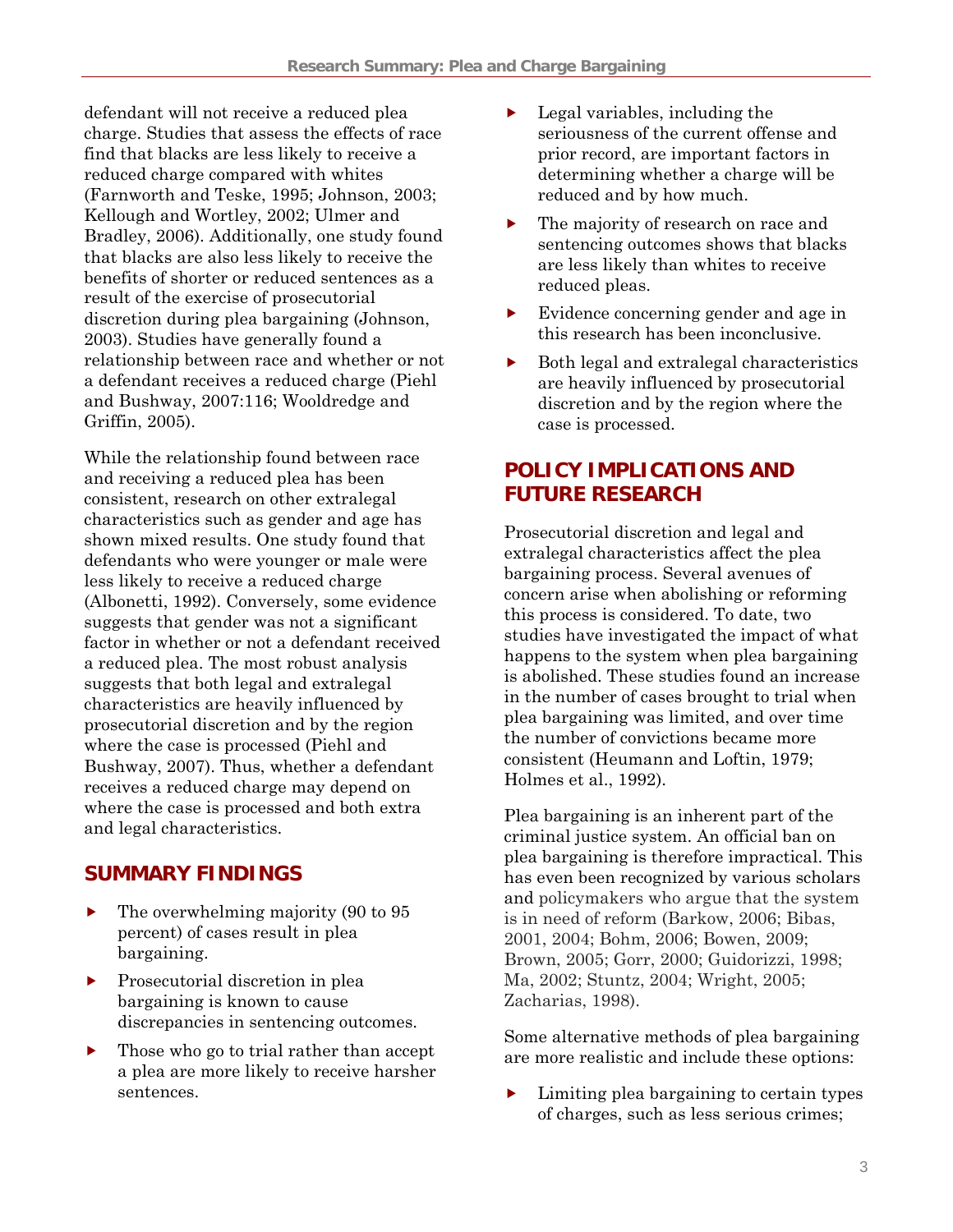- <span id="page-5-0"></span> $\blacktriangleright$  Limiting prosecutorial discretion by creating policy and legislation that calls for firmer guidelines when choosing sanctions for specific crimes; and
- $\blacktriangleright$  Involving both judges and defense attorneys in the charge bargaining process so that there is more of a balance of power among all legal participants (Bibas, 2004).

More generally, plea negotiations should be handled objectively and separately from the trying of cases (Uviller, 2000). The plea bargaining process is ingrained in the way cases are processed. Both reform and future research are needed to address the disparities within the system and to find a practical solution for all participants involved.

#### **REFERENCES**

- Albonetti, C. (1991). An integration of theories to explain judicial discretion. *Social Problems* 38:247–66.
- Albonetti, C. (1992). Charge reduction: An analysis of prosecutorial discretion in burglary and robbery cases. *Journal of Quantitative Criminology* 8:317–333.
- Bar-Gill, O., and Ben-Shahar, O. (2009). The prisoners' (plea bargain) dilemma. *Journal of Legal Analysis* 1:737–773.
- Bar-Gill, O., and Gazal-Ayal, O. (2006). Plea bargains only for the guilty. *Journal of Law and Economics* 49:353–364.
- Barkow, R. (2006). Separation of powers and the criminal law. *Stanford Law Review* 989, 1033–1034: 2–58.
- Bibas, S. (2001). Judicial fact-finding and sentence enhancements in a world of guilty pleas. *Yale Law Journal* 110:1097–1120.
- Bibas, S. (2004). The Feeney amendment and the continuing rise of prosecutorial power to plea bargain. *Journal of Criminal Law & Criminology* 94:295–309.
- Bohm, R. (2006). "McJustice": The McDonaldization of criminal justice. *Justice Quarterly*  123:27–146.
- Bowen, D. (2009). Calling your bluff: How prosecutors and defense attorneys adapt plea bargaining strategies to increased formalization. *Justice Quarterly* 26:2–29.
- Bowers, J. (2008) Punishing the innocent. *University of Pennsylvania Law Review*  156:1117–1179.
- Britt, C. (2000). Social context and racial disparities in punishment decisions. *Justice Quarterly* 17:707–32.
- Brown, D. (2005). The decline of defense counsel and the rise of accuracy in criminal adjudication. *California Law Review* 93:585–1645.
- Brown, M., and Bunnell, S. (2006). Negotiating justice: Prosecutorial perspectives on federal plea bargaining in the District of Columbia. *American Law Review* 43:1063– 1093.
- Bureau of Justice Statistics (2005). *State Court Sentencing of Convicted Felons.*  Washington, DC: U.S. Department of Justice.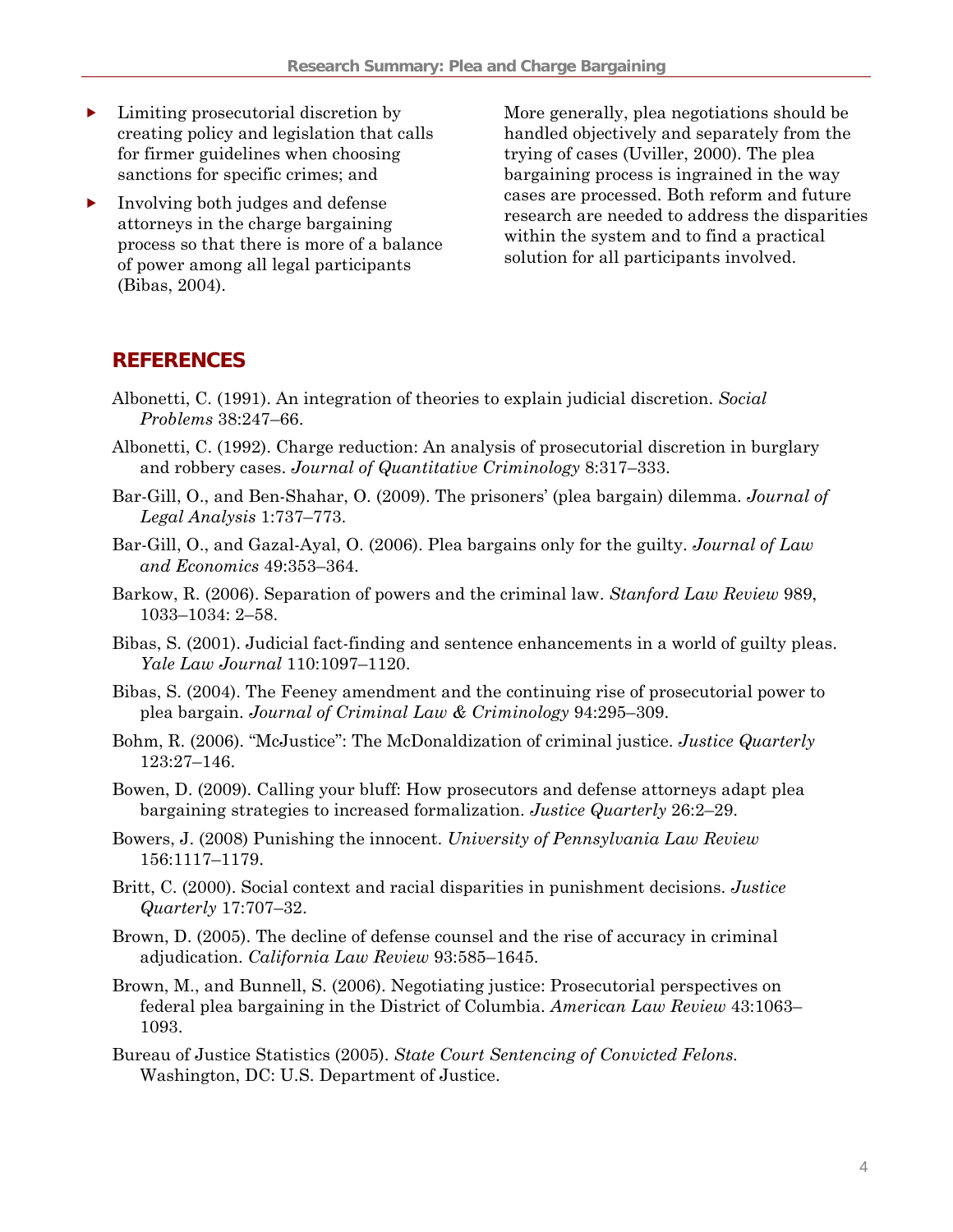- Burke, A. (2007). Prosecutorial passion, cognitive bias, and plea bargaining. *Marquette Law Review* 93:183–211.
- Champion, D. (1989). Private counsels and public defenders: A look at weak cases, prior records, and leniency in plea bargaining. *Journal of Criminal Justice* 17:253–263.
- Dixon, J. (1995). The organizational context of criminal sentencing. *American Journal of Sociology* 100:1157–198.
- Engen, R., and Gainey, R. (2000). Modeling the effects of legally relevant and extralegal factors under sentencing guidelines: The rules have changed. *Criminology* 38:207–230.
- Farnworth, M., and Teske, R. (1995). Gender differences in felony court processing: Three hypotheses of disparity. *Women and Criminal Justice* 6:23–44.
- Finkelstein, M. (1975). A statistical analysis of guilty plea practices in the federal courts. *Harvard Law Review* 89:293–315.
- Flanagan, T., and Maguire, K. (1990). *Sourcebook of Criminal Justice Statistics, 1989.* Washington, DC: U.S. Department of Justice, Bureau of Justice Statistics.
- Goodman, J., and Porter, P. (2002). Is the criminal justice system just? *International Review of Law and Economics* 22:25–39.
- Gorr, M. (2000). The morality of plea bargaining. *Theory and Practice* 26:129–151.
- Guidorizzi, D. (1998). Should we really "ban" plea bargaining? The core concerns of plea bargaining critics. *Emory Law Journal* 47:753–783.
- Heumann, M., and Loftin, C. (1979). Mandatory sentencing and the abolition of plea bargaining: The Michigan Felony Firearm Statute. *Law and Society Review* 13:393–430.
- Holmes, M, Daudistel, H., and Taggart, W. (1992). Plea bargaining policy and state district court caseloads: An interrupted time series analysis. *Law and Society Review* 26:139– 160.
- Johnson, B. (2003). Racial and ethnic disparities in sentencing departures across modes of conviction. *Criminology* 41:449–490.
- Kellough, G., and Wortley, S. (2002). Remand for plea: Bail decisions and plea bargaining as commensurate decisions. *British Journal of Criminology* 42:186–210.
- King, N., Soule, D., Steen, S., and Weidner, R. (2005). When process affects punishment: Differences in sentences after guilty plea, bench trial, and jury trial in five guideline states. *Columbia Law Review* 105:960–1009.
- Kurlychek, M., and Johnson, B. (2004). The juvenile penalty: A comparison of juvenile and young adult sentencing outcomes in criminal court. *Criminology* 42:485–515.
- Lee, S. (2005). The scales of justice: balancing neutrality and efficiency in plea bargaining encounters. *Discourse & Society* 16:33–44.
- Ma, Y. (2002). Prosecutorial discretion and plea bargaining in the United States, France, Germany, and Italy: A comparative perspective. *International Criminal Justice Review* 12:22–52.
- McDonald, W., and Cramer, J. (1992). *Plea Bargaining.* Lexington, MA: D.C. Heath.
- Meyer, J., and Gray, T. (1997). Drunk drivers in the courts: Legal and extra-legal factors affecting pleas and sentences. *Journal of Criminal Justice* 25:155–163.